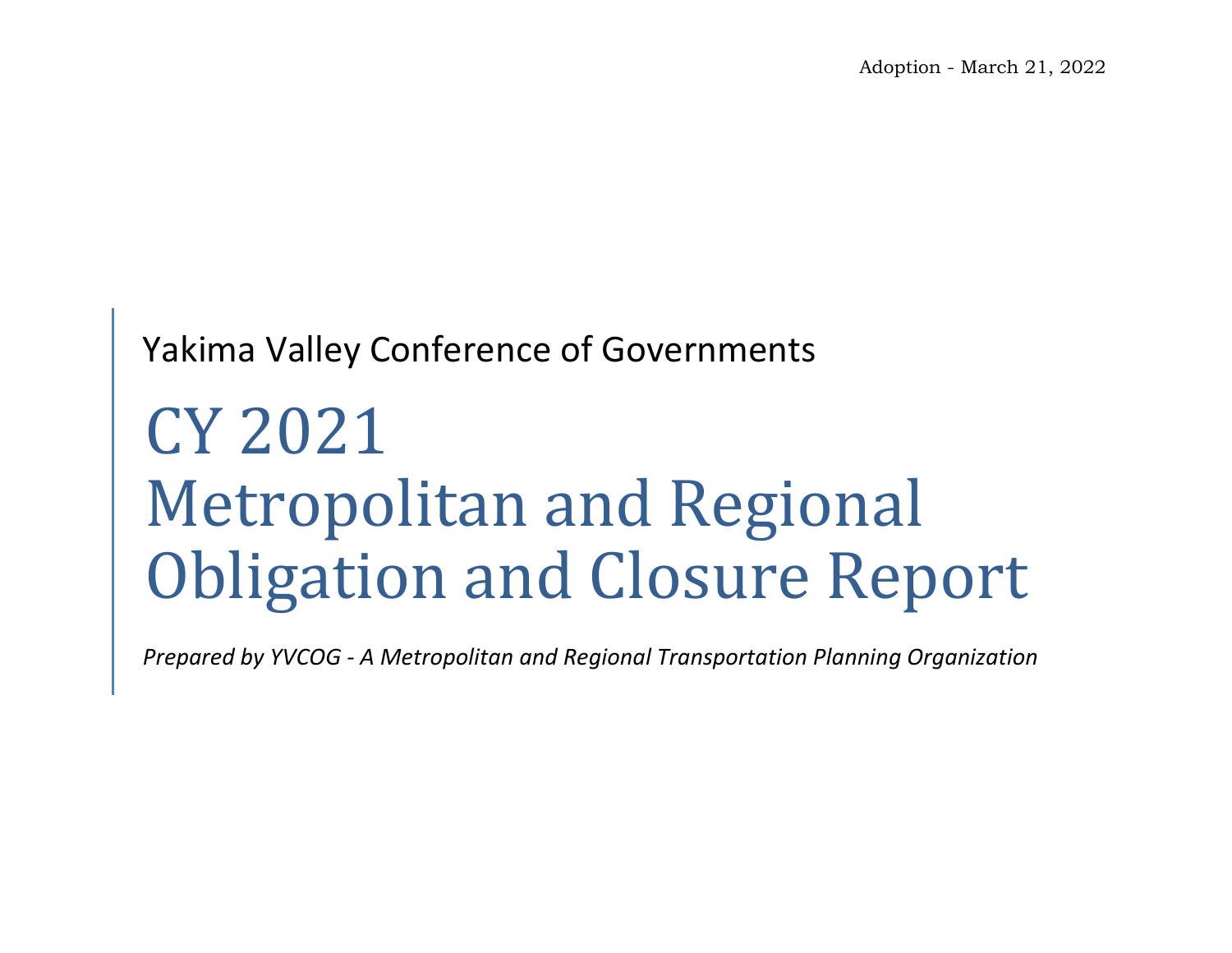#### **Yakima Valley Conference of Governments**

#### **Member Agencies**

City of Grandview Town of Naches\* City of Union Gap\*

City of Granger City of Selah\* City of Wapato

Town of Harrah City of Sunnyside City of Yakima\* *\*MPO Jurisdiction*  City of Mabton City of Tieton Yakima County\* City of Moxee\* City of Toppenish City of Zillah

#### **YVCOG Executive Committee**

**Chair, City of Sunnyside**: James A. Restucci, Deputy Mayor

**Vice Chair, Area 1**: John Hodkinson, Mayor, City of Union Gap (*Area 1: Moxee, Naches, Selah, Tieton, Union Gap)* 

**Area 2 Representative:** Janice Gonzales, Council Member, City of Zillah *(Area 2: Harrah, Toppenish, Wapato, Zillah)* 

**Area 3 Representative:** Jose Trevino, Mayor, City of Grandview *(Area 3: Grandview, Granger, Mabton)* 

**City of Yakima:** Patricia Byers, Council Member

**Yakima County:** Ron Anderson, Commissioner

**Member-At-Large**, Sherry Raymond, Mayor, City of Selah

#### **YVCOG Transportation Policy Board**

*Same as YVCOG Executive Committee with the addition of:*  Todd Trepanier, Regional Administrator, WSDOT SCR Madelyn Carlson, CEO, People for People Jon Smith, President/CEO, YCDA New Vision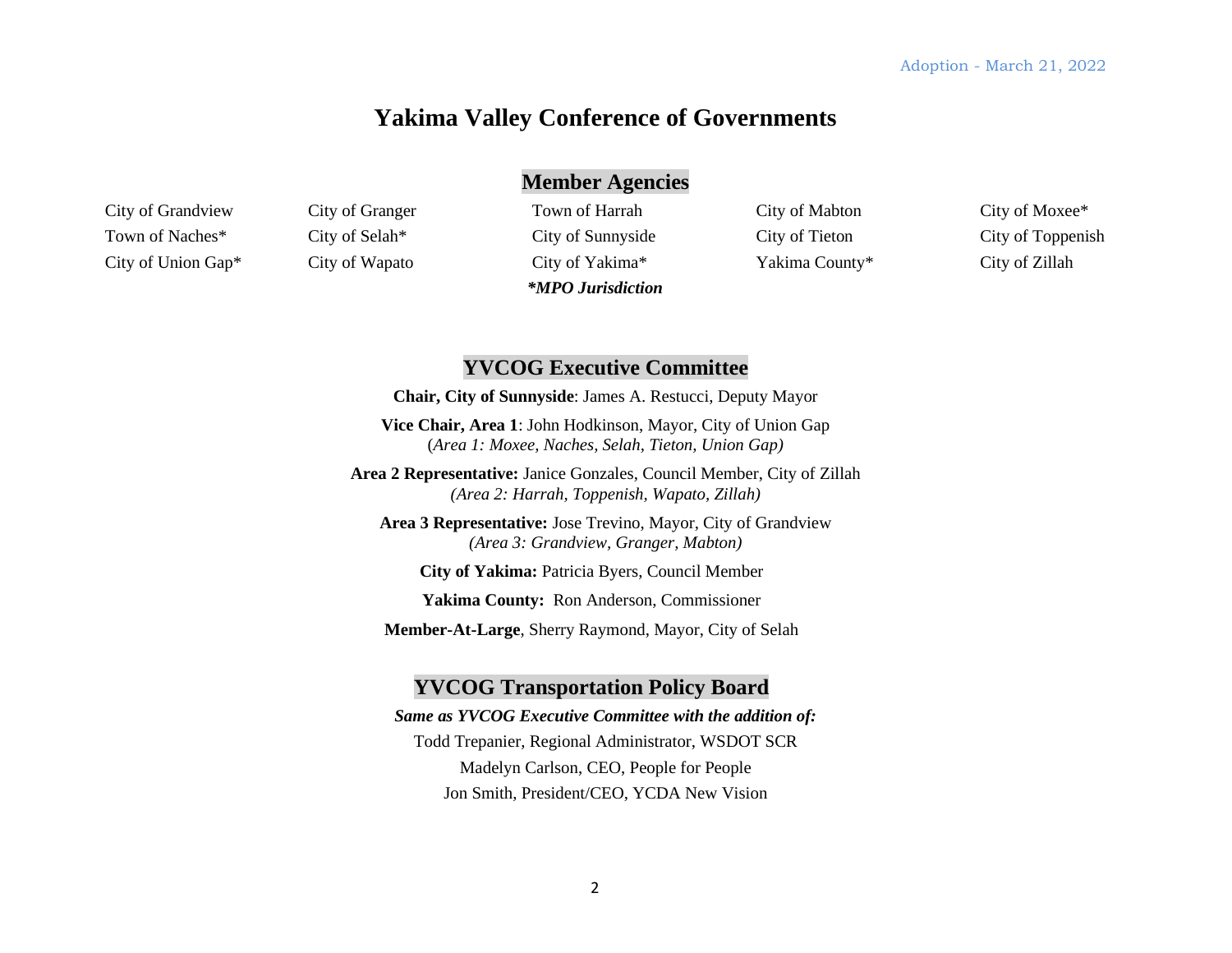| City of Grandview          | Cus Arteaga, City Manager                                  | Todd Dorsett, Asst. Public Works Director       |
|----------------------------|------------------------------------------------------------|-------------------------------------------------|
| City of Granger            | Jodie Luke, Public Works Director                          |                                                 |
| Town of Harrah             | Barbara Harrer, Mayor                                      |                                                 |
| City of Mabton             | Rachel Ruelas, Mayor                                       |                                                 |
| City of Moxee*             | Vacant, City Services Administrator                        |                                                 |
| Town of Naches*            | Jeff Ranger, Town Administrator                            |                                                 |
| City of Selah*             | Joe Henne, City Administrator                              | Rocky Wallace, Public Works Director            |
| City of Sunnyside          | Shane Fisher, Public Works Director                        |                                                 |
| City of Tieton             | Frank Brewer, Public Works Director                        |                                                 |
| City of Toppenish          | Lance Hoyt, City Manager $-$ TAC Chair                     | Shaun Burgess, Public Works Supervisor          |
| City of Union Gap*         | Dennis Henne, Public Works Director - TAC Vice-Chair       | David Dominguez, Public Works Engineering       |
| City of Wapato             | Jeff Schumacker, Public Works Supervisor                   |                                                 |
| City of Yakima*            | Bill Preston, City Engineer                                | Robert Washabaugh, Supervising Traffic Engineer |
| City of Zillah             | Ardele Steele, Planning and Community Development Director |                                                 |
| Yakima County*             | Matt Pietrusiewicz, County Road Engineer                   | Jase Testerman, Sr. Transportation Planner      |
| WSDOT SCR*                 | Randy Giles, Local Programs Manager                        | Paul Gonseth, Planning Engineer                 |
| Yakima Transit*            | Alvie Maxey, Transit Manager                               | Greg Story, Asst. Transit Manager               |
| Yakama Nation              | Vacant, Planning Engineer                                  |                                                 |
| Airport/ McAllister Field* | Vacant, (City of Yakima) Airport Director                  |                                                 |

#### **Transportation Technical Advisory Committee**

**\*MPO Jurisdiction** 

#### **SFY 2021 YVCOG MPO/RTPO Staff**

 Alan Adolf, Transportation Program Manager Christina Wickenhagen, Executive Director, Yakima Valley Conference of Governments (YVCOG) Jeff Watson, CTR/CMAQ Program Coordinator & Planning Program Senior Planner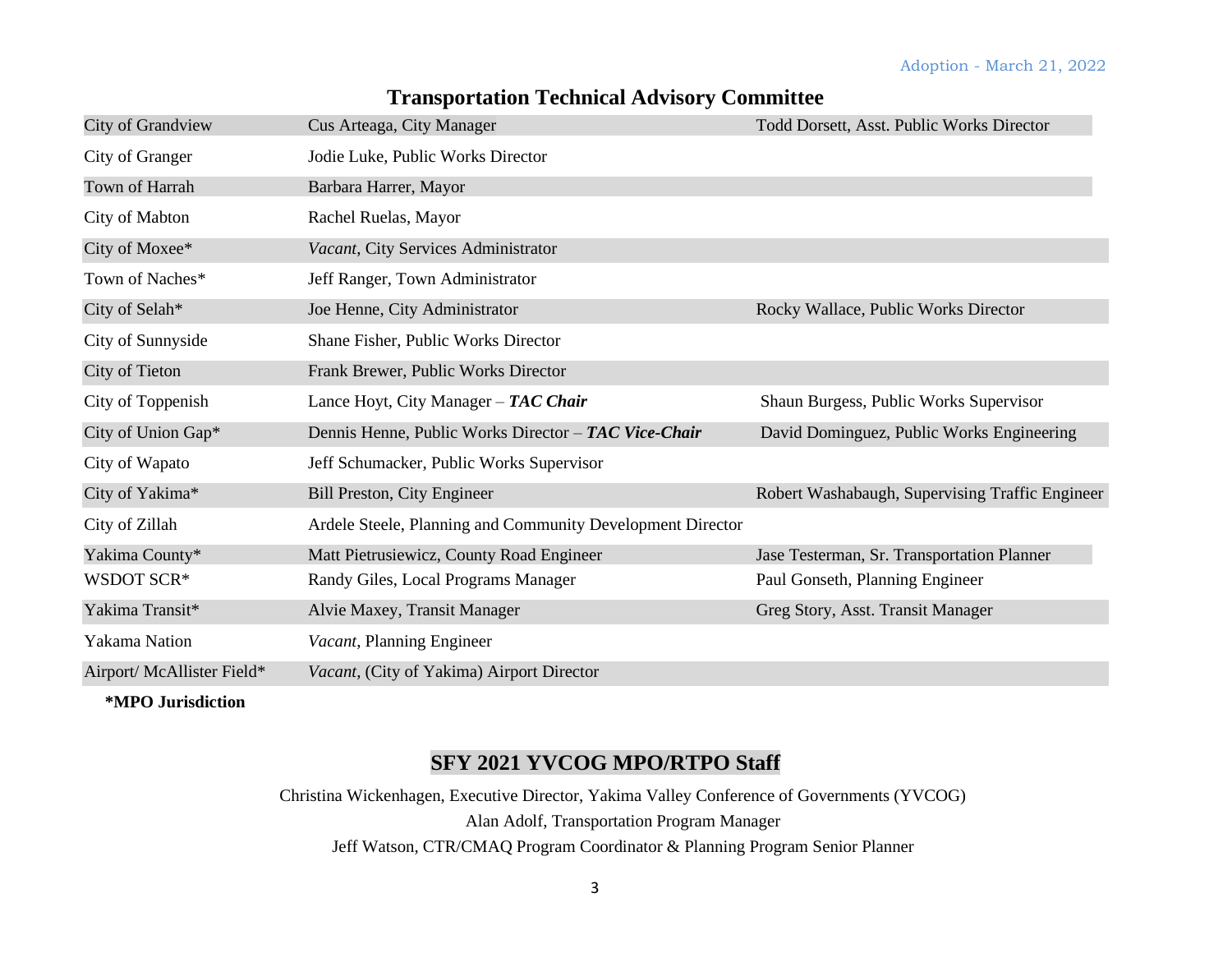### **Contents**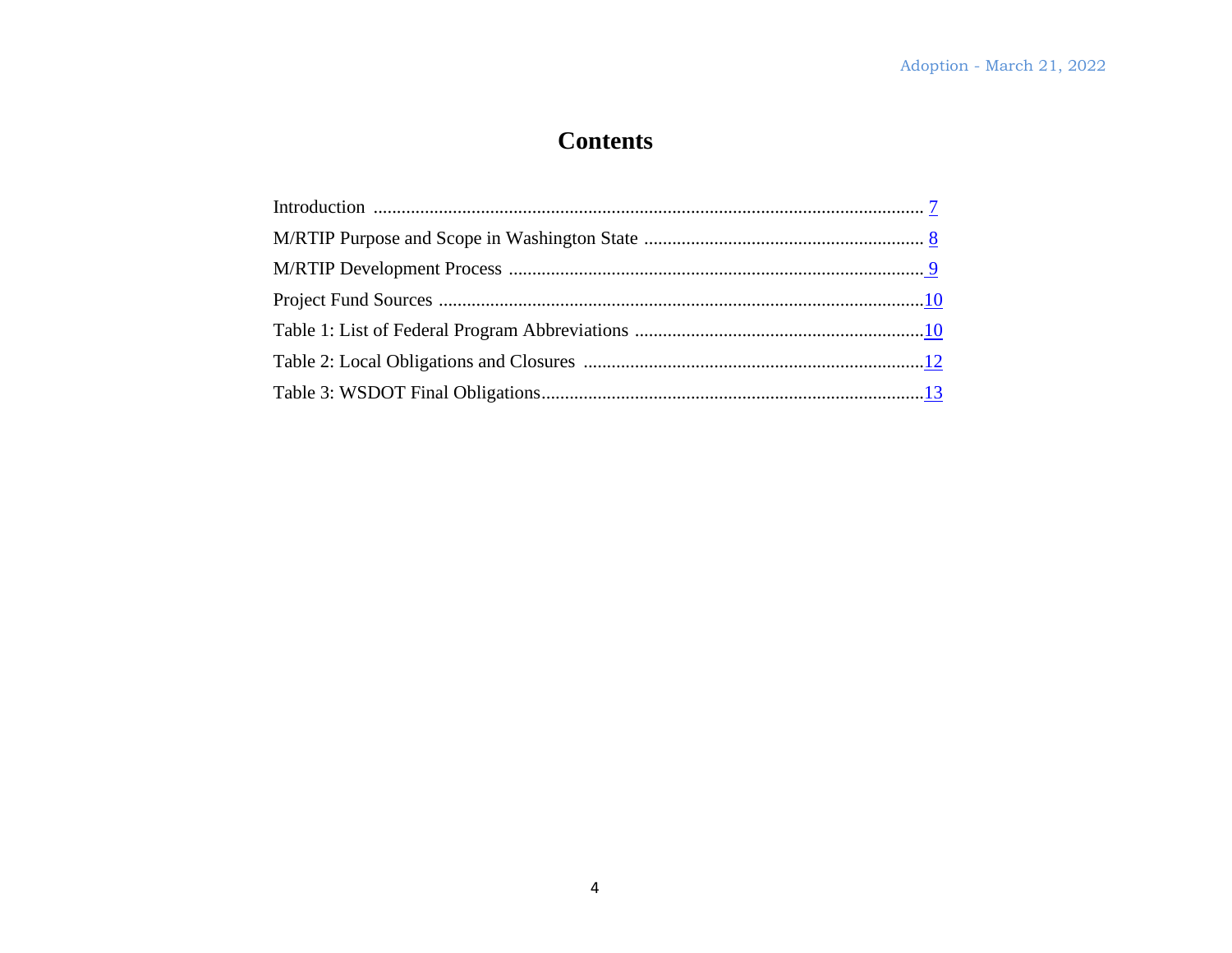

Metropolitan and Regional Transportation Planning Organization Boundary (MPO) - Non-Attainment Areas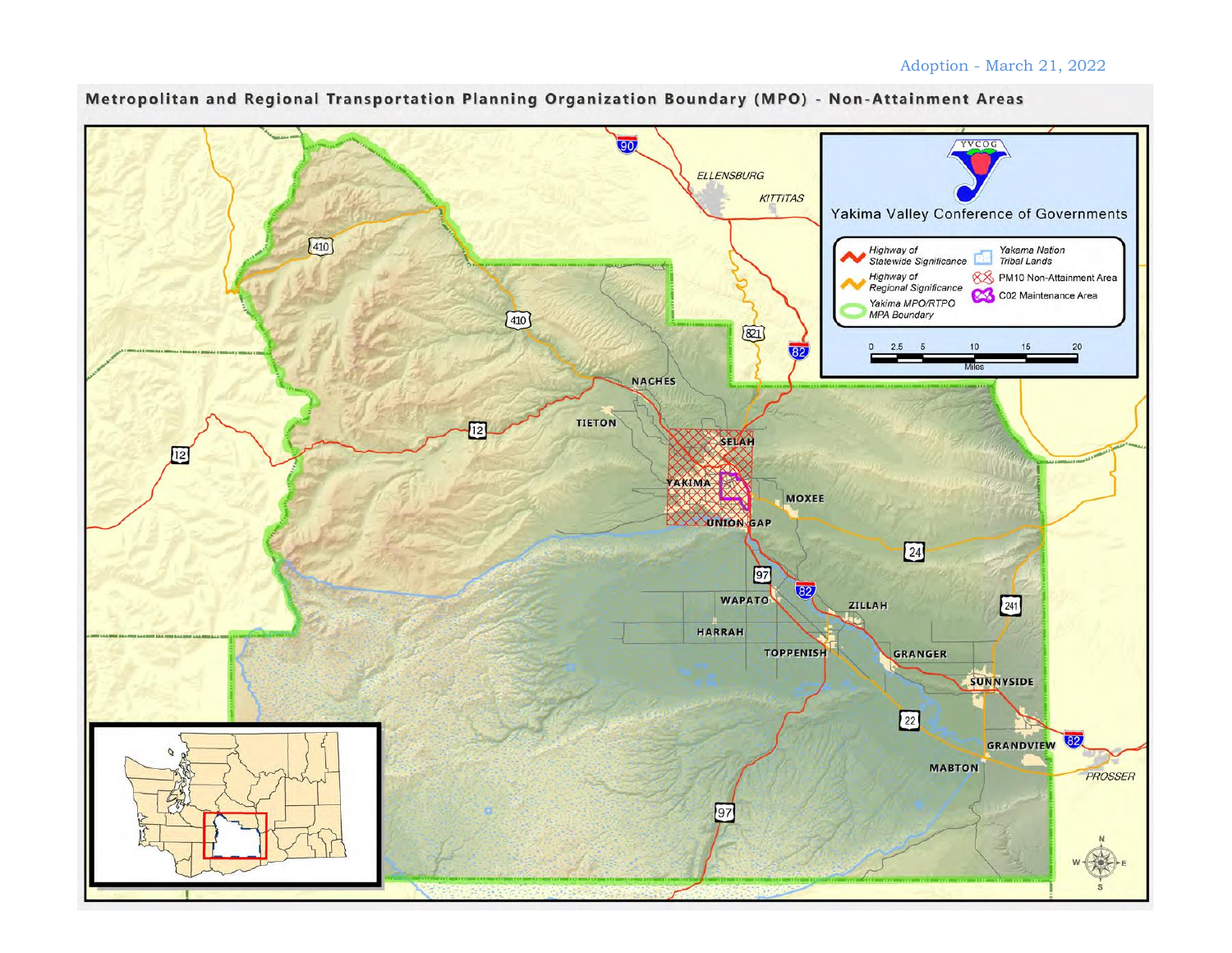

Metropolitan and Regional Transportation Planning Organization Boundary (MPO) - Metropolitan Planning Area (MPA)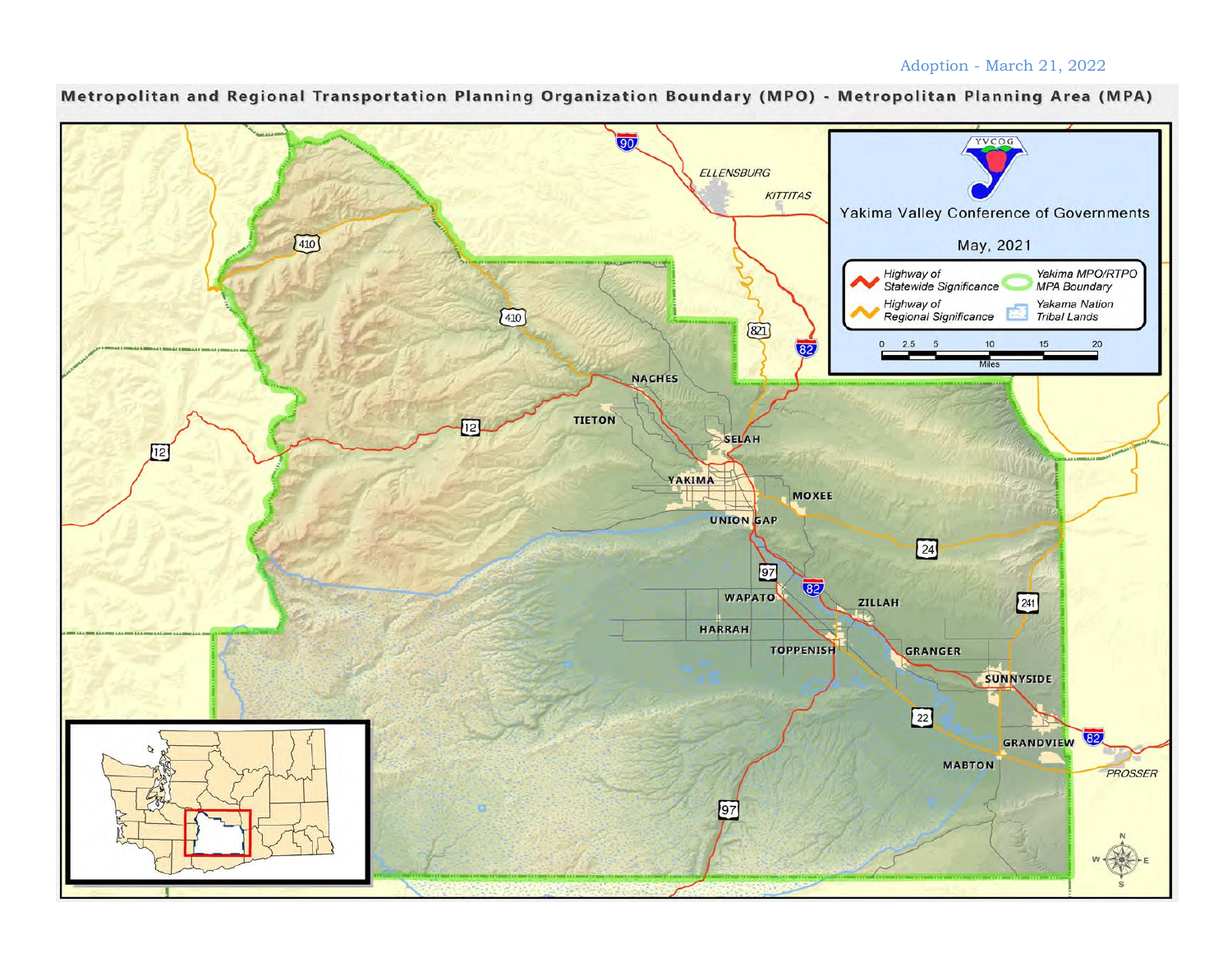#### **INTRODUCTION**

#### **The Yakima Valley Metropolitan Planning Organization (MPO):**

The Yakima Valley Conference of Governments (YVCOG) is the federally designated Metropolitan Planning Organization (MPO) in Yakima County, Washington. The purpose of the MPO is to "carry out a continuing, cooperative, and comprehensive (3C) multimodal transportation planning process for the Metropolitan Planning Area (MPA) that encourages and promotes the safe and efficient development, management, and operation of surface transportation systems to serve the mobility needs of people and freight and foster economic growth and development, while minimizing transportation-related fuel consumption and air pollution…" (**23 USC Section 134**).

Lead planning agencies receive dedicated Federal Highway Funds known as **Title 23 USC** Planning Funds (PL) and transit planning funds known as **Title 49 USC Section 53** Planning Funds (5303) to carry out their transportation programs. Reporting requirements for Federal Highway Funds are explained in **23 CFR 420.111**. Funding is allocated through the state department of transportation based on a formula as described in **23 CFR 450.308** and is distributed on an annual basis tied to each MPO's annual Unified Planning Work Program (UPWP).

 Yakima County; Selah Transit, Union Gap Transit, and Yakima Transit; and the Washington State Department of Transportation Agencies participating as members of the MPO include the cities of Moxee, Selah, Union Gap, Yakima, and the Town of Naches; (WSDOT).

#### **Regional Transportation Planning Organization (RTPO):**

YVCOG is also the state-designated Regional Transportation Planning Organization (RTPO) formed via the interlocal agreement of local governments within Yakima County. One of the purposes of an RTPO is to see that provisions of the Washington State Growth Management Act (**RCW 47.80.023**), as further defined under Washington Administrative Code **(WAC) Section 468.86**, are met.

 adopted by the counties, cities, and towns within their respective regions conform to the requirements of **RCW 36.70A.070.** RTPOs The RTPO performs tasks similar to the MPO, but unlike the MPO, the RTPO includes rural and small urban areas outside of the greater metropolitan area. Often a MPO and a RTPO are combined to make transportation planning a coordinated and comprehensive process, as is the case in the Yakima Valley. Early on, the YVCOG member jurisdictions recognized the need, the desirability, and the regional benefits that result from a collaborative forum for transportation planning and decision-making. One of the duties described in this regulation is the responsibility of RTPO to certify that the transportation elements of comprehensive plans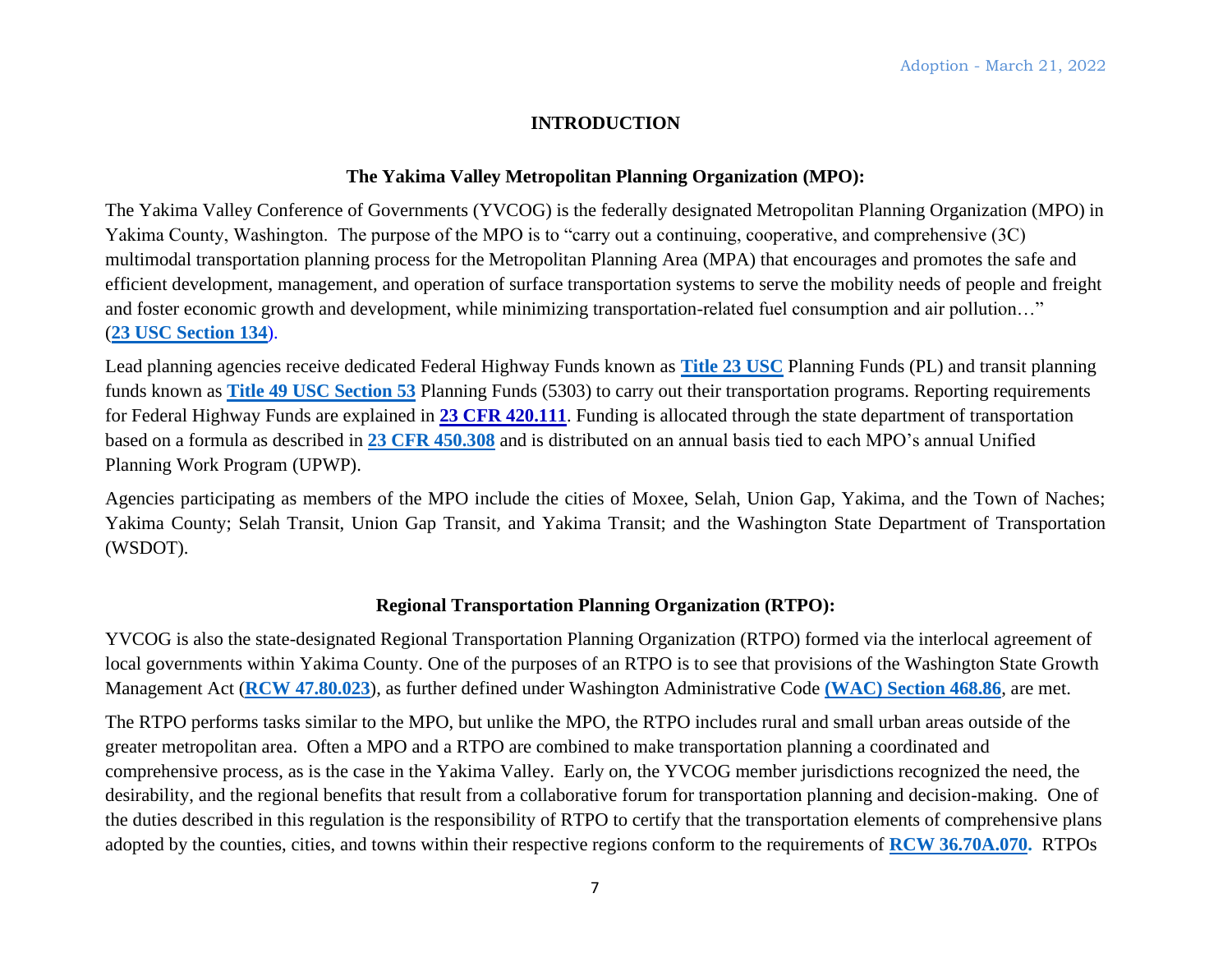<span id="page-7-0"></span>also certify that the transportation elements of comprehensive plans adopted by counties, cities and towns within each region are consistent with the regional transportation plans adopted by their organization.

Funding for the RTPO is appropriated directly from the Washington State Department of Transportation and is used to carry out the regional transportation planning program. All products generated as an outcome of the work program shall go directly to the Washington State Department of Transportation. The planning efforts will be carried out by YVCOG staff in accordance with the UPWP.

Agencies participating in the RTPO include those members of the MPO along with the cities and towns of Grandview, Granger, Harrah, Mabton, Sunnyside, Tieton, Toppenish, Wapato, and Zillah.

#### **Metropolitan Planning Area Expansion (MPA):**

 needs. Due to governmental limitations impacted by the COVID - 19 Pandemic, the governor's approval was not given until August On February 19, 2020, the YVCOG Transportation Policy Board through written letter and board resolution 2020-06 requested the Governor's approval to expand the boundaries of its Metropolitan Planning Area (MPA) to extend beyond the current MPO boundary to include the entire county as a means to better coordinate comprehensive planning and development of its region's transportation 25<sup>th</sup> and was received by YVCOG on September 17, 2020. YVCOG has consolidated all MPO and RTPO secured projects into one "region wide funded projects" funding list for this and future M/RTIP Documents.

#### **M/RTIP Purpose and Scope in Washington State**

YVCOG is required by federal and state regulations to develop Transportation Improvement Programs (TIPs) for the region's Metropolitan and Regional Transportation Planning Organizations (MPO/RTPO) which span a four-year period and are updated annually. The combined M/RTIP functions as a financial plan that identifies prioritized, regionally significant transportation projects and projects using federal funds.

The M/RTIP also aids in the coordination and cooperation of transportation planning in the region. The M/RTIP provides the public, elected officials, state and local staffs, transit providers, tribes, and other interested parties the opportunity to review regional projects for consistency with regional and local plans, goals and policies. The M/RTIP requires approval by the Transportation Policy Board, the Federal Highway Administration (FHWA), Federal Transit Administration (FTA), the Washington State Department of Transportation (WSDOT), and the Washington Governor's Office.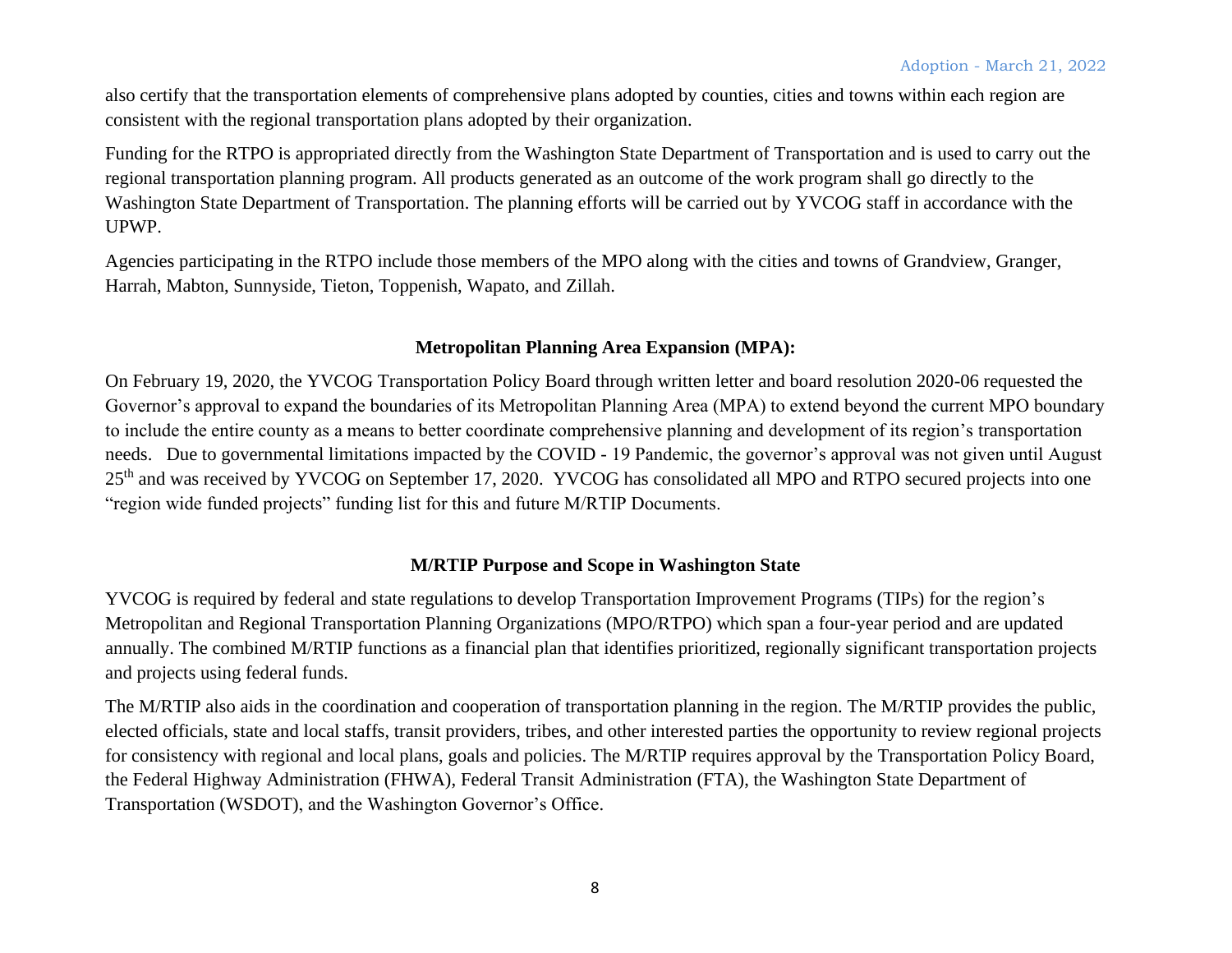<span id="page-8-0"></span>Approved regional TIPs are then included in the Statewide Transportation Improvement Program (STIP). WSDOT is responsible for the statewide coordination of the STIP. Once local agency projects are programmed, WSDOT manages the local portion of the federal highway funds on a fiscally restrained basis. Following federal approval of the STIP, local jurisdictions may begin obligating federal funds for their projects.

#### **M/RTIP Development Process**

The YVCOG, on behalf of member jurisdictions and agencies, uses a continuous, comprehensive, and cooperative planning process with jurisdictions and agencies as we develop the M/RTIP.

The YVCOG M/RTIP development schedule is created each year to guide its members in submitting their transportation projects successful into the STIP. The schedule is based on the calendar year.

Review and refinement occur continuously throughout the process to arrive at a program of improvements that is both consistent with the YVCOG regional transportation plan and provides a show of financial feasibility. Steps in the development of the M/RTIP include:

- Preparation and submission of the local six-year programs to the YVCOG MPO/RTPO, and
- Project review by YVCOG staff ensuring that:
	- 1. All projects scheduled for federal funding are included in the TIP,
	- 2. All projects are fiscally constrained by showing for this M/RTIP a four-year implementation schedule and funding source by program,
	- 3. The 2022-2025 M/RTIP was discussed during the Unified Planning Work Program (UPWP) interagency consultation,
	- 4. The public and interested parties were afforded a reasonable opportunity to comment on the 2022-2025 M/RTIP,
	- 5. The 2022-2025 M/RTIP exhibited consistency with YVCOG's 2020-2045 Regional/Metropolitan Transportation Plan,
	- 6. The 2022-2025 M/RTIP was fiscally constrained,
	- 7. Opportunities for developing an intermodal transportation system were provided, and
	- 8. All projects in the 2022-2025 M/RTIP were consistent with Title VI of the Civil Rights Act.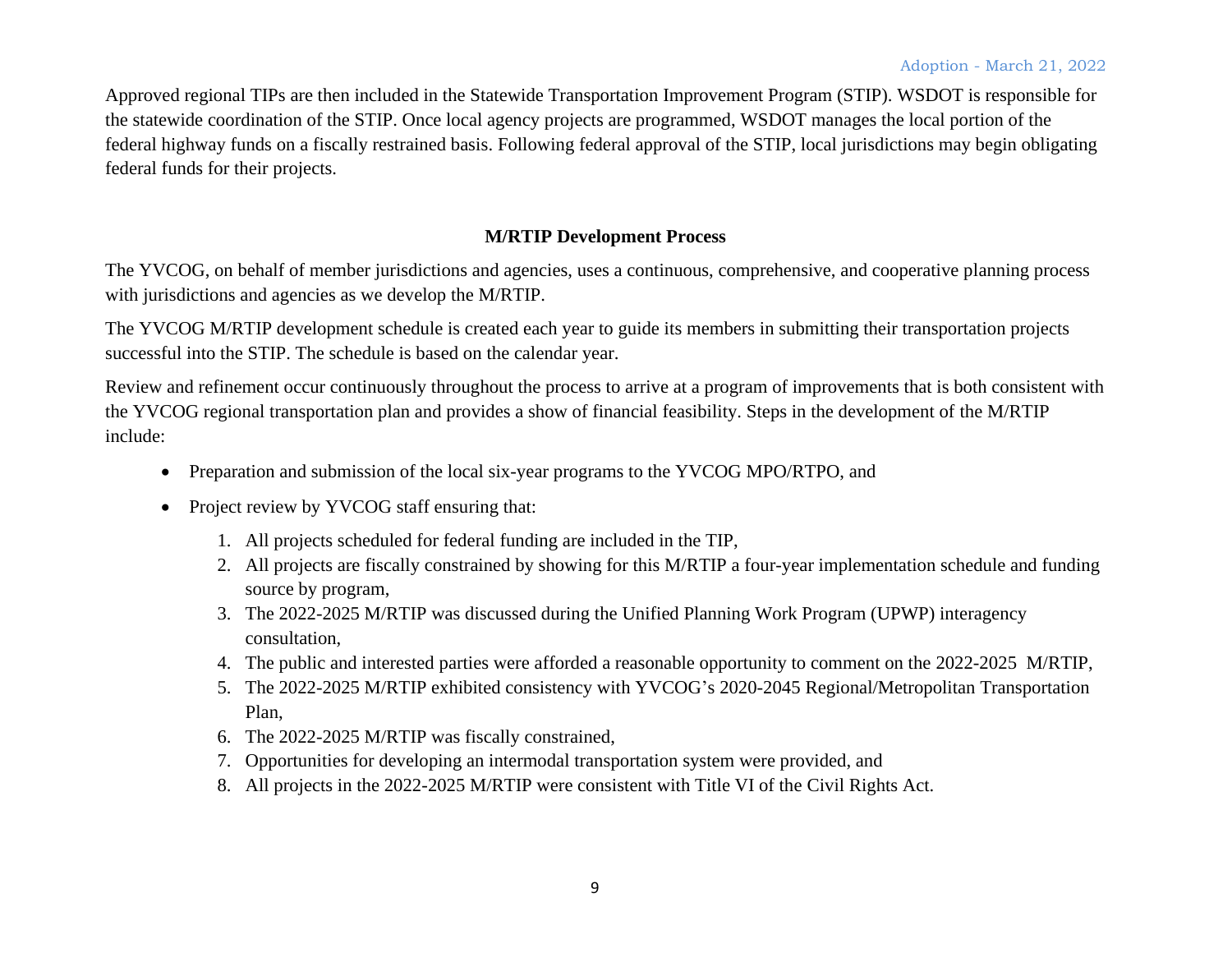#### **Project Funding Sources**

The 2022-2025 M/RTIP was funded from a variety of federal sources. The sources from which the funds were programmed are listed below. Not all state and local funds have to be programmed in the M/RTIP. However, if these funds are used to match federal dollars described below, or if they are used for projects that require federal approval or other formal federal action, they must be included in the M/RTIP.

The following are descriptions of fund sources.

| <b>ARRA</b>          | American Recovery & Reinvestment Act            | <b>STBG</b> | <b>Surface Transportation Block Grant</b>            |
|----------------------|-------------------------------------------------|-------------|------------------------------------------------------|
| <b>BIA</b>           | Bureau of Indian Affairs                        | <b>STP</b>  | Surface Transportation Program (WSDOT only)          |
| <b>BR</b>            | Bridge Replacement or Rehabilitation            | STP(C)      | STP Statewide Competitive Program                    |
| <b>CDBG</b>          | <b>Community Development Block Grant</b>        | STP(E)      | <b>STP Transportation Enhancement</b>                |
| <b>CMAQ</b>          | <b>Congestion Mitigation Air Quality</b>        |             | <b>STP Rural Regionally Selected</b>                 |
| <b>DEMO</b>          | TEA-21 Demonstration or High Priority Projects  | STP(S)      | STP Safety including hazard elimination and railroad |
| <b>Discretionary</b> | Ferry Boat Discretionary, Public Highway Lands, |             | crossing improvements                                |
|                      | Scenic Byways, and Other                        | STP(U)      | STP Urban Regionally Selected                        |
| <b>DOD</b>           | Department of Defense                           | 3037        | FTA Job Access/Reverse Commute                       |
| <b>HIP</b>           | Highway Improvement Program                     | 5307        | FTA Urban Areas                                      |
| <b>HSIP</b>          | <b>Highway Safety Improvement Program</b>       | 5309(Bus)   | FTA Bus                                              |
| <b>HEP</b>           | <b>Hazard Elimination Program</b>               | 5309(FG)    | FTA Fixed Guideways                                  |
| IC                   | <b>Interstate Construction</b>                  | 5309(NS)    | <b>FTA New Starts</b>                                |
| IM                   | <b>Interstate Maintenance</b>                   | 5310        | FTA Elderly/Disabled Persons                         |
| <b>NHS</b>           | National Highway System                         | 5311        | FTA Rural Areas                                      |
| <b>REV</b>           | Rural Economic Vitality (STP funded)            | 5316        | <b>JOB</b> Access and Reserve Commute                |
| <b>SRTS</b>          | Safe Routes to School                           | 5337        | State of Good Repair                                 |

#### **Table 1. Federal Program Abbreviations**

 The table covers just a small portion of the available federal funding sources available to the MPO/RTPO members but addresses all the funding sources identified in the obligation table. For a more comprehensive list please visit the WSDOT website at:

<https://www.wsdot.wa.gov/sites/default/files/2009/01/14/STIPTrainingManual.pdf>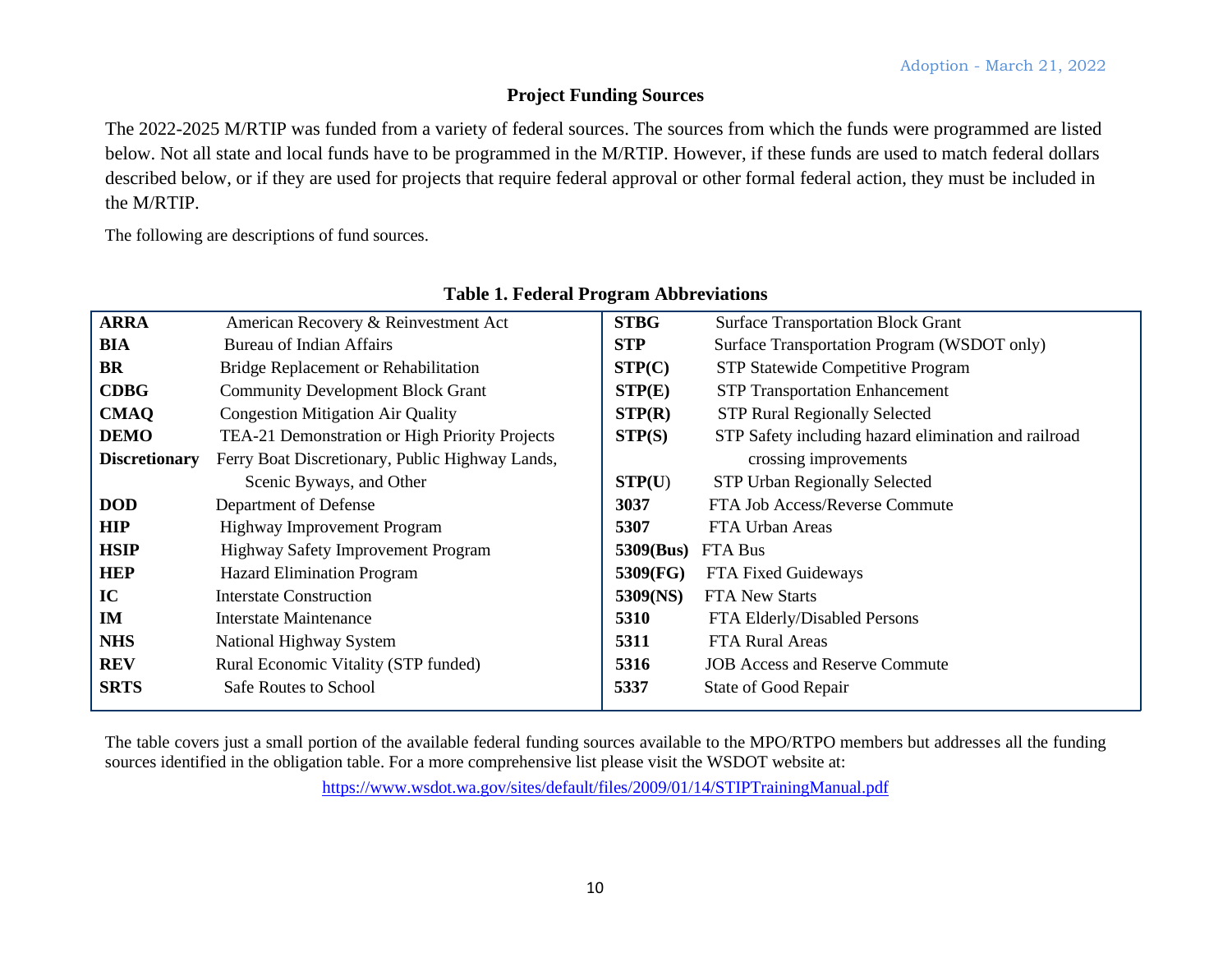#### **Explanation of Table Headers and Obligation Report Table**

**Agency -** Name of the agency that is administering the project (signatory to the local agency agreement)

**Prefix** - Source of funds abbreviated prefix

**Project Number** - The part of the federal aid number that uniquely identifies the project.

**Project Name** - Title of project.

**Termini (Begin & End)** - Beginning and ending of terminus of project.

**Length** - Length of project (in miles)

**STIP ID** - Unique project identifier from the Statewide Transportation Improvement Program.

**Program** - Source of funds that were obligated/de-obligated.

**Phase** - The portion of the project where the obligated/de-obligated funds are being utilized.

- PE=Preliminary Engineering
- RW=Right of Way; and
- CN=Construction

 **(Current Fed) TIP Federal Request Amount** - Amount jurisdiction formal requests of their total authorized funding award. May be, but not required to be total amount. Jurisdiction may obligate partial available funding to complete specific phases or tasks (Preliminary Design, Right of Way, Construction).

**(Previous Fed) Funding Remaining** – The total federal funds obligated within the noted Fund Program and Phase as of the Approved Date

**(Fed) Obligated** - Change in amount of federal funds (Current Federal Minus Previous Federal) within the noted Fund Program and Phase that were obligated (made available to an agency).

**Approved** - Date the obligation/de-obligation activity was approved by FHWA.

**Closed** - Date of the Administrative Review letter, if applicable. If blank, no AR letter had been sent as of the last date of the report.

#### **Omitted this report:**

 **De-obligated -** Change in amount of federal funds (Current Federal Minus Previous Federal) within the noted Fund Program and Phase that were de-obligated (reduced from an agency's available funding).

#### **NOTES:**

- 1) The obligation report is meant to show actual changes in obligation amounts that occur within the report's timeframe. For the 2021 Obligation Report, the time period is January 1, through December 31, 2021, and not necessarily show all funds obligated on a project.
- (PE, RW, CN) on the same date, multiple transactions (either a supplement to the local agency agreement or a final voucher adjustment) 2) A single project can show up multiple times in the same report. This may be due to obligation activity occurring within different phases occurring within the report timeframe, and/or multiple fund programs on a single project.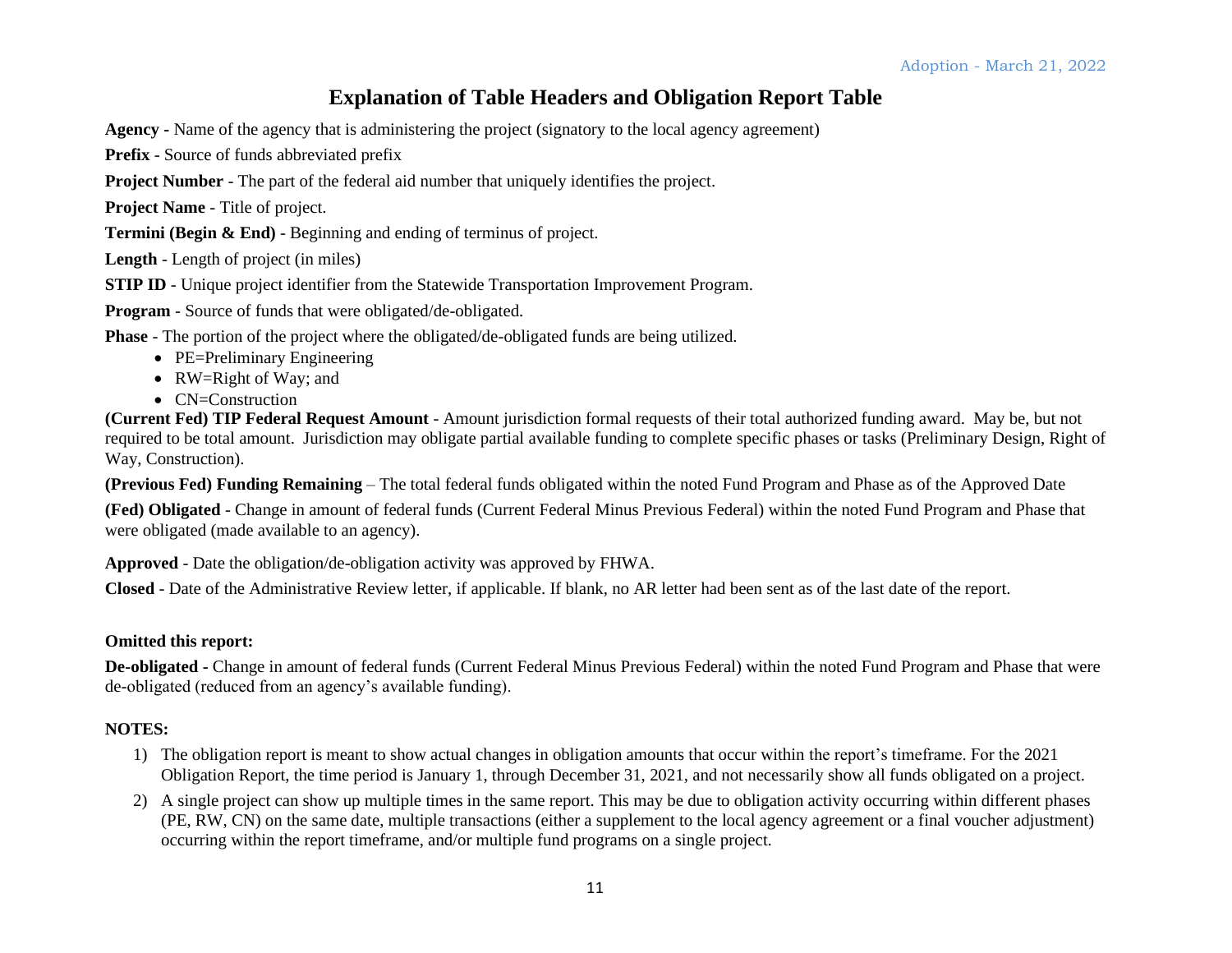Adoption - March 21, 2022

<span id="page-11-0"></span>

| CY 2021 Yakima Valley Conference of Governments (YVCOG) Region Obligations |                                                                                                                                                                |           |                                                                         |                                      |                                 |                |                     |                                      |                        |                      |                                  |                                |                       |                       |
|----------------------------------------------------------------------------|----------------------------------------------------------------------------------------------------------------------------------------------------------------|-----------|-------------------------------------------------------------------------|--------------------------------------|---------------------------------|----------------|---------------------|--------------------------------------|------------------------|----------------------|----------------------------------|--------------------------------|-----------------------|-----------------------|
| Agency                                                                     | <b>Current Fed</b><br><b>Title</b><br>End<br><b>STIP ID</b><br><b>Prefix</b><br>Project #<br>Length<br>Program<br>Phase<br><b>Previous Fed</b><br><b>Begin</b> |           |                                                                         |                                      |                                 |                |                     |                                      | Fed Obligated Approved |                      | <b>Closed</b>                    |                                |                       |                       |
| Mabton                                                                     | STPR.HIPR                                                                                                                                                      |           | K390(002)   Main Street Reconstruction   Washington Street              |                                      | <b>SR 22</b>                    | 0.27           | WA-05262            | Highway<br>Infrastructure<br>Program | PE                     | \$65,898.00          | \$0.00                           |                                | \$65,898.00 6/21/2021 |                       |
| Moxee                                                                      | <b>TAP</b>                                                                                                                                                     | 0825(001) | SR 24 Pathway Extension                                                 | University<br>Parkway                | Morrier Lane                    | 2 <sup>1</sup> | WA-12838            | <b>TAP</b>                           | PE                     | \$152,000.00         | \$0.00                           | \$152,000.00 8/3/2021          |                       |                       |
| Moxee                                                                      | STPUS, HIPUS                                                                                                                                                   | 4669(001) | Morrier Lane Extension                                                  | Duffield Rd                          | Mieras Rd                       | 0.5            | WA-12827            | <b>STP Regional</b>                  | <b>CN</b>              | \$1,491,430.00       |                                  | \$0.00 \$1,491,430.00 8/5/2021 |                       |                       |
| Selah                                                                      | <b>TAP</b>                                                                                                                                                     | 4706(002) | Fremont Avenue Sidewalk                                                 | N. 1st Street                        | N. 4th Street                   | 0.18           | WA-11092            | <b>TAP</b>                           | PE                     | \$44,526.00          | \$0.00                           | \$44,526.00 5/17/2021          |                       |                       |
| Selah                                                                      | STPUS, HIPUS                                                                                                                                                   | 4709(001) | Valleyview Ave/S Third<br>St/Southern Ave                               | Valley View/S First                  | Southern/S First                | 0.65           | WA-05635            | <b>STP Regional</b>                  | <b>RW</b>              | \$173,609.00         | \$0.00                           | \$173,609.00 5/17/2021         |                       |                       |
| Toppenish                                                                  | STPUS, HIPUS                                                                                                                                                   | 6423(001) | Jackson Street Extension                                                | Juniper Street                       | Ward Road                       | 0.55           | TOP <sub>3</sub>    | <b>STP Regional</b>                  | <b>RW</b>              | \$254,401.00         | \$0.00                           | \$254,401.00 12/29/2021        |                       |                       |
| Toppenish                                                                  | STPUS, HIPUS   6417(001)                                                                                                                                       |           | Lincoln Ave/Dayton<br>Ave/Beech St                                      | F Street to L Street                 | Elm Street to Zillah<br>Ave     | 0.7            | TOP-5               | STP Regional                         |                        | PE/CN \$1,667,517.18 | $$1,866,550.00$ $$ (199,033.12)$ |                                |                       | 11/30/2021 11/22/2021 |
| Toppenish                                                                  | TAP                                                                                                                                                            | 9939(030) | Train Depot Roof<br>Rehabilitation                                      | <b>Toppenish Train</b><br>Depot      | <b>Toppenish Train</b><br>Depot | N/A            | WA-13036            | <b>TAP</b>                           | <b>CN</b>              | \$652,752.00         | \$297,900.00                     | \$354,852.00                   | 7/13 &<br>11/5/2021   |                       |
| Toppenish                                                                  | TAP                                                                                                                                                            | 6404(003) | West First Ave Sidewalk                                                 | Elm St Vicinity                      | West City Limits                | 0.1            | WA-11097            | <b>TAP</b>                           | <b>CN</b>              | \$337,790.00         | \$155,225.00                     | \$182,595.00                   | 3/9 &<br>6/28/2021    |                       |
| Union Gap                                                                  | <b>NHPP</b>                                                                                                                                                    |           | 4554(006) Valley Mall Blvd Resurfacing                                  | 10th Ave                             | 4th St                          | 1.95           | WA-10730            | <b>NHS Asset</b><br>Management       | <b>CN</b>              | \$1,735,358.69       | \$1,735,358.85                   |                                | $-50.16$ 6/8/2021     |                       |
| Union Gap                                                                  | STPUS, HIPUS                                                                                                                                                   | 4550(005) | Ahtanum Road Resurfacing                                                | Goodman Rd.                          | Vic. S. 16th                    | 1.17           | UG21                | <b>STP Regional</b>                  | <b>CN</b>              | \$1,356,750.00       | \$0.00                           | \$1,356,750.00 8/17/2021       |                       |                       |
| <b>YVCOG</b>                                                               | <b>STPUS</b>                                                                                                                                                   | 9939(027) | 2020 STP Planning Program                                               | Countywide                           | Countywide                      |                | YVCOG-PL20          | <b>STP Regional</b>                  | PL                     | \$111,628.86         | \$228,758.00                     | $-$117,129.14$ 3/10/2021       |                       | 7/9/2020              |
| <b>WSDOT</b><br>(YVCOG)                                                    | <b>STPUS</b>                                                                                                                                                   | PD22(009) | WSDOT: 2022 UPWP                                                        | MPO-wide                             | MPO-wide                        |                | YVCOG-AnPl          | <b>STP Regional</b>                  | PL                     | \$423,382.00         | \$0.00                           | \$423,382.00 7/21/2021         |                       |                       |
| Yakima                                                                     | <b>CM</b>                                                                                                                                                      | 1485(026) | Northside Alley Paving                                                  | N. 16th Avenue                       | N. 6th Avenue                   | 3.5            | YAK72               | CMAQ                                 | <b>CN</b>              | \$450,000.00         | \$0.00                           | \$450,000.00 7/21/2021         |                       | 3/2/2021              |
| Yakima                                                                     | STPUS, HLP                                                                                                                                                     | 4566(007) | E Nob Hill Blvd & Fair Ave<br>I/S                                       | 8th Avenue                           | 12th Avenue                     | $\mathbf{0}$   | 2143                | <b>STP Regional</b>                  | PE/RW                  | \$285,048.00         | \$71,800.00                      | \$213,248.00 12/8/2021         |                       |                       |
| Yakima                                                                     | <b>NHPP</b>                                                                                                                                                    | 4596(007) | Summitview Avenue                                                       | N. 40th Avenue                       | N. 72nd Avenue                  | 1.63           | <b>YAK105</b>       | <b>NHS Asset</b><br>Management       | PE                     | \$249,550.00         | \$0.00                           | \$249,550.00 11/19/2021        |                       |                       |
| Yakima Co.                                                                 | <b>BROS</b>                                                                                                                                                    | 39EA(001) | North Fork Bridge #109                                                  | 400' East of Bridge                  | 800' West of Bridge             | 0.23           | YakCo109B           | <b>Bridge</b>                        | PE                     | \$200,000.00         | \$0.00                           | \$200,000.00 12/8/2021         |                       |                       |
|                                                                            |                                                                                                                                                                |           |                                                                         |                                      |                                 |                |                     |                                      |                        |                      |                                  |                                |                       |                       |
|                                                                            |                                                                                                                                                                |           | CY 2021 Yakima Valley Conference of Governments (YVCOG) Region Closures |                                      |                                 |                |                     |                                      |                        |                      |                                  |                                |                       |                       |
| <b>Agency</b>                                                              | <b>Prefix</b>                                                                                                                                                  | Project # | <b>Title</b>                                                            | Program                              | Phase                           | <b>STIP ID</b> | <b>Begin</b>        | End                                  | Length                 | <b>Closed</b>        | <b>Final Amount</b>              |                                |                       |                       |
|                                                                            |                                                                                                                                                                |           |                                                                         |                                      |                                 |                |                     |                                      |                        |                      |                                  |                                |                       |                       |
| Toppenish                                                                  | STPUS, HIPUS   6417(001)                                                                                                                                       |           | Lincoln Ave/Dayton<br>Ave/Beech St                                      | Highway<br>Infrastructure<br>Program | PE                              | TOP-5          | "F" St to<br>"L" St | Elm Street to<br>Zillah Avenue       | 0.7                    | 11/22/2021           | \$17,300.00                      |                                |                       |                       |
| Toppenish                                                                  | STPUS, HIPUS   6417(001)                                                                                                                                       |           | Lincoln Ave/Dayton<br>Ave/Beech St                                      | <b>STP Regional</b>                  | PE/CN                           | TOP-5          | "F" St to<br>"L" St | Elm Street to<br>Zillah Avenue       | 0.7                    | 11/22/2021           | \$1,667,517.18                   |                                |                       |                       |
| <b>YVCOG</b>                                                               | <b>STPUS</b>                                                                                                                                                   |           | 9939(027)   2020 STP Planning Program                                   | YVCOG-PL20                           | Countywide                      | County<br>wide |                     | <b>STP Regional</b>                  | PL                     | 3/2/2021             | \$111,628.86                     |                                |                       |                       |
|                                                                            |                                                                                                                                                                |           |                                                                         |                                      |                                 |                |                     |                                      |                        |                      |                                  |                                |                       |                       |

#### **Table 2 – Local Obligations & Closures**